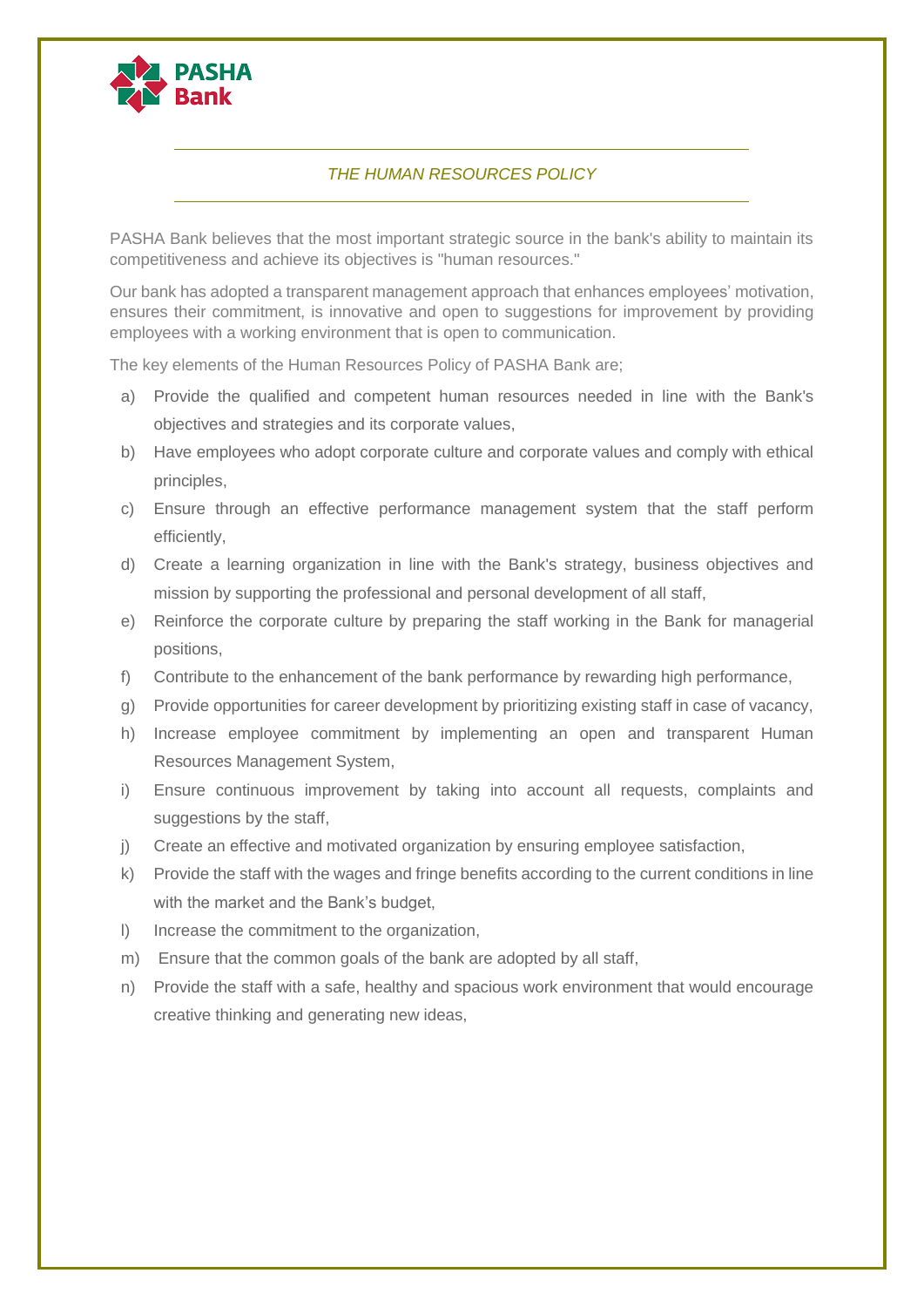

## **Our Employee Profile**

The PASHA Bank Family consists of persons that are;

- Experienced in their own fields
- With Strong Communication Capability
- Customer-Oriented
- Result-Oriented
- Innovative and Open to Progress
- Supporting Teamwork

### **Selection and Placement**

Our bank's recruitment policy is based on the principle of obtaining human resources that are qualified and have a high potential in line with our goals and strategies, corporate values, and competencies.

Our recruitment process begins with a clear determination of the duties and responsibilities required and qualifications and competencies sought for each position.

Our vacant positions are announced through job search sites and applications by candidates are evaluated.

In the recruitment process;

Competency-based interviews and Competency inventories are used by human resources and unit managers.

The process is completed by evaluating the applicant's suitability to such criteria and institutional culture and the enthusiasm felt for the job and the institution.

#### **Internship Program**

During summertime, university students are provided with opportunities to perform their compulsory internship at our Bank in order to promote the banking profession and support their education and development.

### **Training and Progress**

Our training activities are a process that aims at continual progress and starts to be planned when the person started working.

Our newly recruited employees are provided with an orientation program to introduce banking culture, convey common values, and ensure their adaptation to PASHA Bank in the easiest way.

Employees are provided with training programs that support their professional and personal development in line with PASHA Bank's strategy and business objectives and they are supported to reveal their potential through tailor-made investments.

### **Career Management**

High performance and innovation are supported and encouraged within the scope of the Bank's human resources policy.

A career management system based on enriching career opportunities has been adopted by prioritizing the staff in meeting needs for positions.

Career plans of the employees are supported with internal rotational and promotional practices.